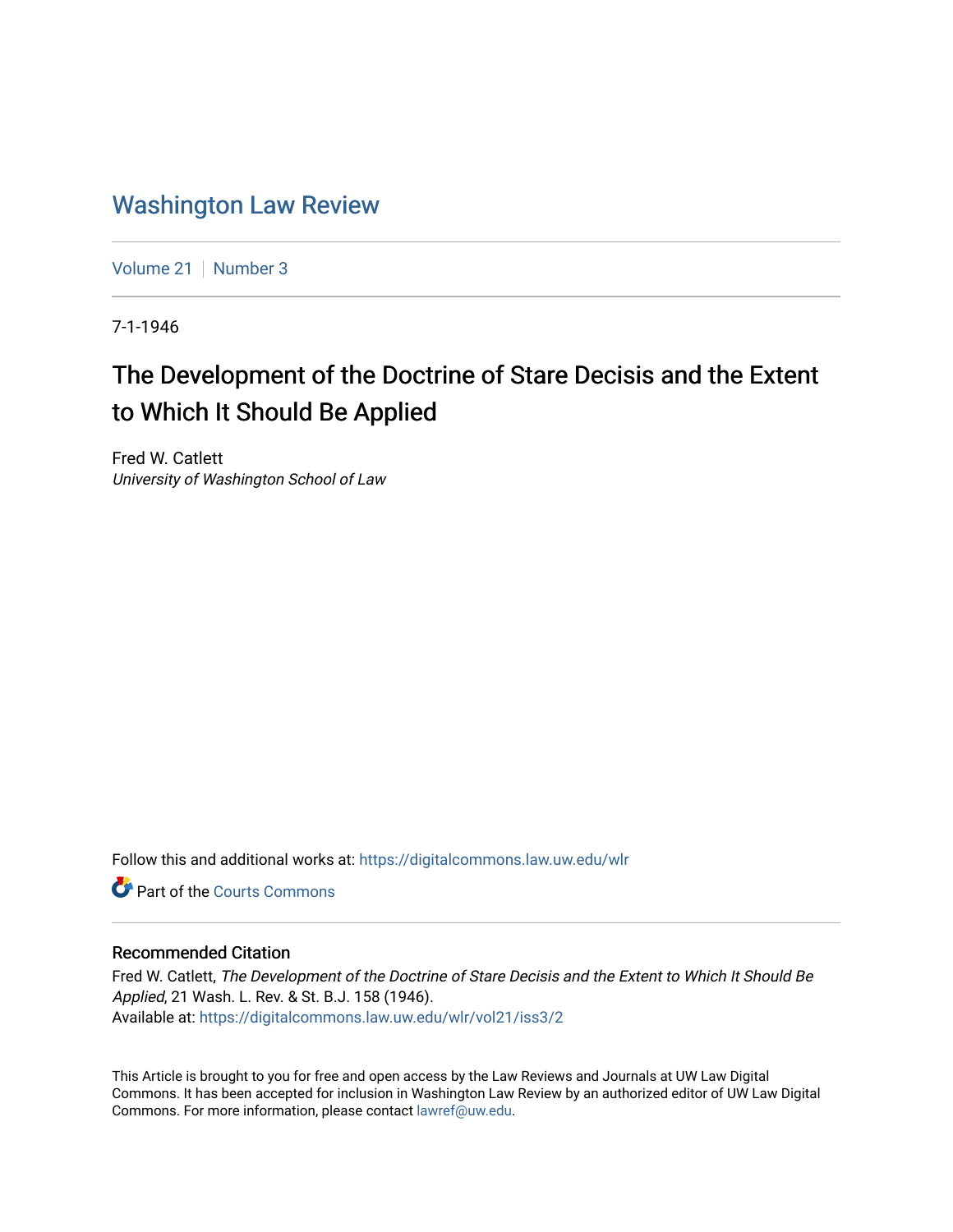### **THE DEVELOPMENT OF THE DOCTRINE OF STARE DECISIS AND THE EXTENT TO WHICH IT SHOULD BE APPLIED**

#### FRED W **CATLETT**

The number of recent decisions by the Supreme Court of the United States overruling earlier decisions of that  $Count<sup>1</sup>$  has profoundly disturbed a large section of the bar of the United States and a considerable number of its thoughtful citizens It has even induced protest and caused foreboding among the members of that Court itself 2

This feeling does not arise from the fact that the bar and public are entirely unaccustomed to reversals of its former decisions by the Supreme Court of the United States Such reversals have occurred in the past **3** But they have been by no means so frequent as within the last few years The effect of these recent reversals has been not only to alter specific long-established principles or interpretations of constitutions and statutes, but to create a feeling of general uncertainty as to the reliance which may be placed upon all decisional law This feeling is due to the apparent attitude of the majority of the present Court toward established principles Although it has rendered lip service to the doctrine of stare decisis, $4$  its opinions have given the impression to many that it takes rather positive delight in overthrowing principles long established and, by many, well cherished Quite naturally, then, the question has arisen what has happened or is happening to the doctrine of stare decisis? Is it being in effect discarded, or simply violated? Does it still rest upon sound reason, and should any effort be made to re-establish its authority? Can the rule as it now exists in this country be modified in any way to the advantage of our law and our society?

The doctrine of stare decisis, which means "to stand by decisions and not to disturb settled matters," is of ancient lineage Some writers find evidences of it in Bracton and in the Year Books,<sup>5</sup> although one very careful scholar, who has gone through the Year Books for the

2Smith v Allwright, **321 U S** 649, 88 L ed **987** (1944); Mahnick v Southern Steamship Co, 321 **U S** 96, 88 L ed 561 (1944); U S v S E Underwriters' Assn, **322** U **S** 533, 88 L ed 1440 (1944)

**1** See lists in notes to Burnet v Coronado Oil **&** Gas Co, **285 U S** 406-410 **76** L ed 815, 823-5 (1931)

'Smith v Allwright, 321 U **S** 649, **88** L ed **987** (1944); Helvering v Hallock, **309** U **S** 106, 84 L ed 604 at 612 (1940); Burnet v Coronado Oil & Gas Co, 285 U **S** 393, **76** L ed 815 (1932)

**5** ROBERT **VON** MOSCHZISKER, STARE DEcisis, Philadelphia, Cyrus M Dixon (1929)

**I U** S v Darby, **312 U** S 100; **85** L ed 609 (1940); Erie Railroad v Tomkins, 304 **U** S 64, 82 L ed **1188 (1938);** Williams v North Carolina, **<sup>317</sup> U S** 287, 87 L ed **279** (1942); Jamieson v Texas, **318 U** S 413, 87 L ed 869 (1943); West Virginia State Board of Education v Barnette, **319 U S** 624 87 L ed 1628 (1943); U S v S E Underwriters' Assn, **322 U S** 533 88 L ed 1440 (1944) See more complete list in Smith v Allwright, **321** U **S** 649 88 L ed 987, 988 n 10 (1944)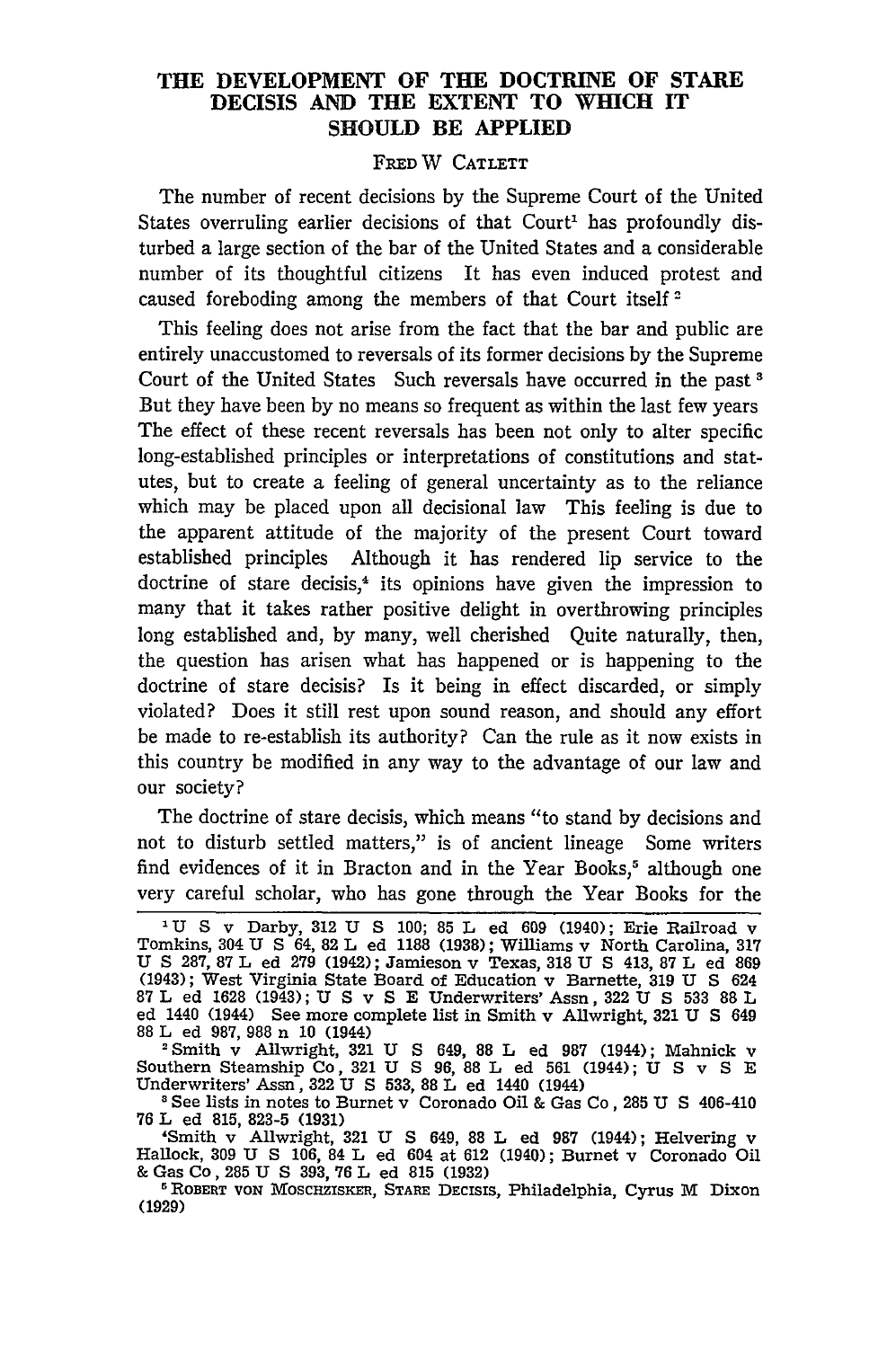**1946]**

special purpose of determining to what extent the doctrine of stare decisis was recognized in that early period, concludes that it cannot be said that the doctrine was firmly established then <sup>6</sup> Other writers have been of the opinion that the essence of the doctrine can be found in the Roman Civil Law and even in the Code of Justinian<sup>7</sup>

The exact time when the doctrine first appeared or was definitely accepted in English Law is of small practical importance It appeared early and is certainly a very useful and a natural doctrine of any system of law which is based upon usage and custom Unlike some of the other early doctrines of the common law, it is still easy to perceive the reasons lying at the base of stare decisis Those reasons are stability and certainty in the law, convenience, and uniformity of treatment of all litigants To the English or American mind, a system of law which lacks certainty and stability would be faulty and undesirable 8 It would be exceedingly difficult for a citizen to conduct his business or to deal with his property or to carry on satisfactorily many of the affairs of life, if he could not count upon the continued recognition of the principles of law in effect when he is compelled to act It would **be** impossible for a lawyer to give any dependable advice to a client If the courts were free to apply to each particular case the personal views of the particular judge or judges sitting, or if a judge were free to settle controversies in accordance with his own personal desires, the conduct of business would involve an added hazard and the decision of controversies between litigants would lose all semblance of justice or fairness Confidence in the honesty and integrity of the courts and in their impartiality could not be maintained We should have a gov**ernment** of men and not of laws

The acceptance of the doctrine of stare decisis was a gradual one

<sup>o</sup>T Ellis Lewis, The History of Stare Decisis (1931) 47 L Q REV 411

T Ellis Lewis, *The History of Stare Decisis* **(1931)** 47 L **Q REv** <sup>411</sup> **<sup>7</sup> DANIEL** H **CHAAMERLAw,** THE DocnumN **oF STARE** DEcIsIs, New York, Baker, Voorhis **&** Co **(1885)**

**<sup>8</sup>Ia** Hole v Rittenhouse, 2 Phila 411, 417-418, appears this forceful statement:

<sup>&</sup>quot;The majority of this court changes on the average once every nine years, without counting the changes of death and resignation **If** each new set of judges shall consider themselves at liberty to overthrow the doctrine of their predecessors, our system of jurisprudence (if system it can be called) would be the most fickle, uncertain and vicious that the civilized world ever saw **A** French constitution, or a South Ameri- can republic, or a Mexican administration, would be an immortal can republic, or a Mexican administration, would be an immortal thing in comparison to the short-lived principles of Pennsylvania law. The rules of property which ought to be as steadfast as the hills, will become as unstable as the waves To avoid this great calamity, I know of no recourse but that of stare decisis I claim nothing for the great men who have gone before us on the score of their marked and manifest superiority But I would stand **by** their 'decisions, because they have passed into the law and become part of it-have been relied and acted on-and rights have grown up under them which it is unjust and cruel to take away"

*See* also McLoud, *The Value of Precedent* (1894) **28** Am L **Rv 218**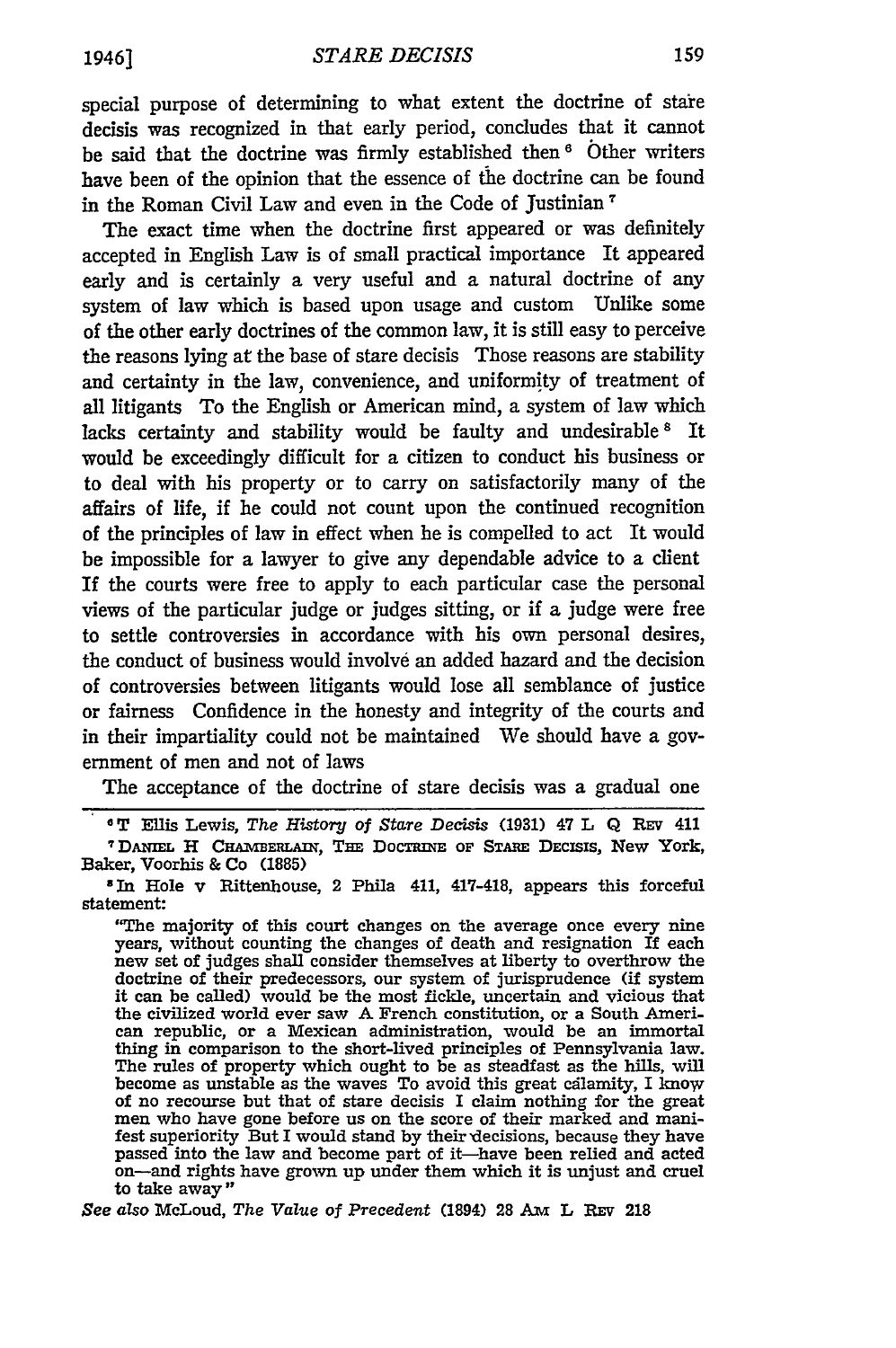Assertions of the doctrine can be found in the Year Books<sup>9</sup> and undoubtedly it increased in strength and acceptance by the courts as experience drove home to the judges and the people the very sound reasons which justified it It was not, however, until the latter half of the nineteenth century that even in England the doctrine became established in its most rigid form **10** At the present time, a decision by the final court of appeal in England upon a point raised in a case before the court and actually passed upon and decided by the court, is regarded as binding, not only upon all inferior courts but upon the appellate court itself, if and when the same point is presented to it The rule established can be changed only by an act of Parliament The real test of the doctrine arises, of course, only when the judges in a given case are convinced that the rule established by the earlier decision is wrong and yet apply it in the case before them Contrary to the weight of authority in the United States, the House of Lords has applied its rigid doctrine of stare decisis even where the earlier decision was made by an evenly divided court, the effect of the even division being an affirmance of the judgment of the lower court **"I**

It does not appear that the courts of the United States ever accepted the rigid doctrine now held by the English courts **12** A distinguished scholar, nevertheless, is authority for the statement that, on the whole, the stare decisis doctrine in the United States approximated that of the English courts up to the beginning of the twentieth century He says that, beginning with that century, a decided difference appeared in the attitude of the courts toward the maxim, and that this change of attitude may be attributed to what Dean Pound characterizes as the "socialization of the law **"13**

If the doctrine of the American courts is not the rigid one of the English courts, it becomes important to determine just what the American doctrine is There have been various attempts to phrase it Two of those attempts seem to have been more successful than the others and have produced definitions which have received wide approval The first is the definition by Kent  $14$ 

<sup>13</sup> Albert Kocourek and Harold Koven, *Renovation* of the Common Law *Through Stare Decisis* (1934) **29 ILL** L **REv 971;** Arthur L Goodhart, *Case Law in England and America* **(1929) 15 CoRN** L **Q 173**

**U I KENT's COVIMENTARIES** (14th ed **1896)** 475 **If** the previous decision has been made in the same case, it becomes the "law of the case" and is generally regarded as absolutely binding Gange Lumber Co v Rowley, 22 Wn (2d) 250, **155** P **(2d) 802** (1945) *But see* Johnson v Cadillac Motor Co, 261 Fed **878, 886 (1919)** It is also almost the universal rule that an inferior court is bound **by** the decisions of the superior court until it is overruled *But* see Barnette v West Virginia State Board of Education 47

**<sup>0</sup>**Supra, note **<sup>6</sup> '10Attorney** Gen v Windsor, **8** H L Cases **389;** 11 Eng Rep 481 **(1860)** Beamish v Beamish, **9** H L Cases 274; **11** Eng Rep 481 **(1861)** London Street Tramways, Ltd v The London County Council, **1898** App Cas **<sup>375</sup> <sup>11</sup>**Beamish v. Beamish, supra

**<sup>1</sup>** Gray, *Judicial Precedents* **(1895) 9 HARV L** REv **27**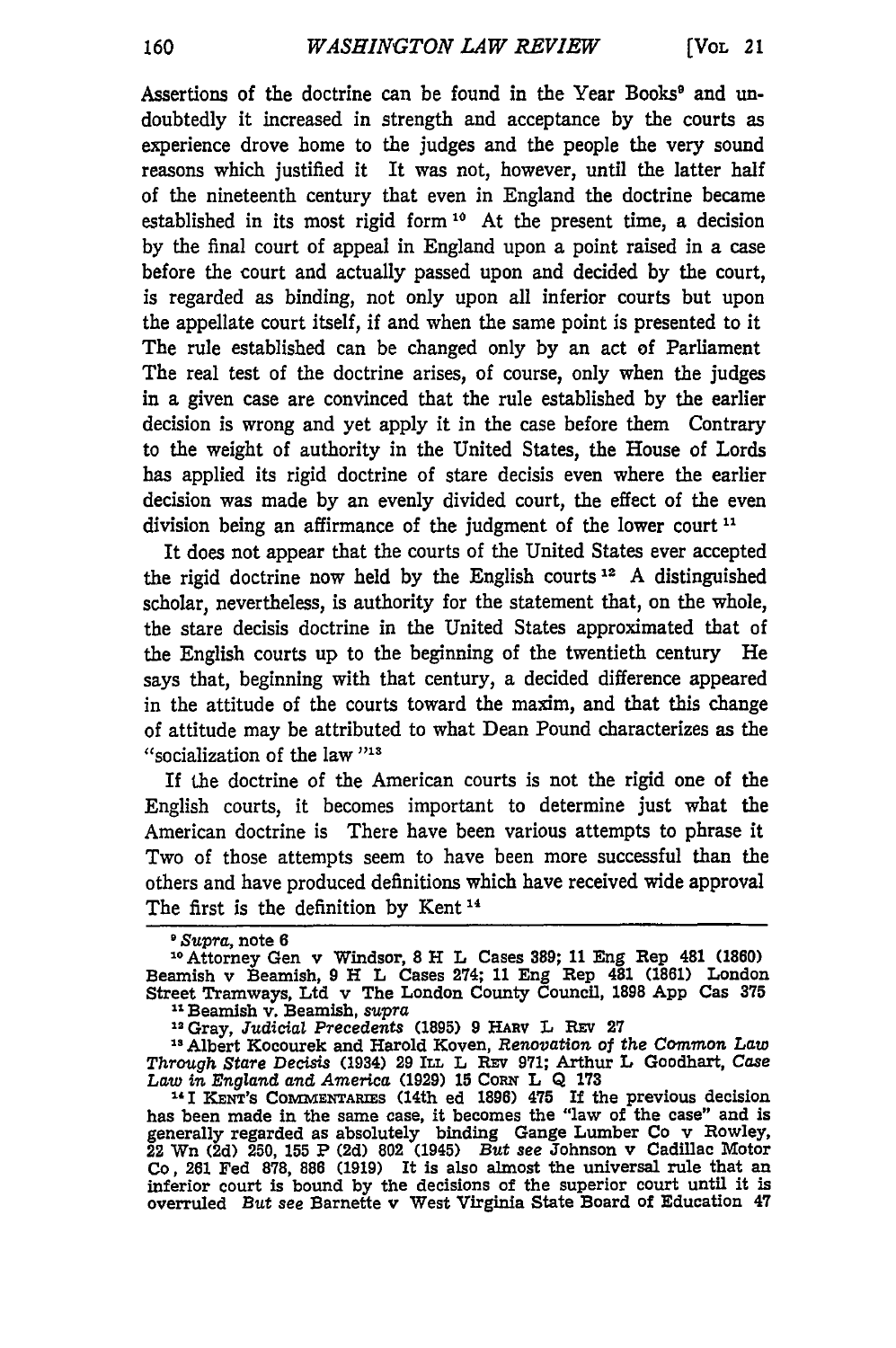"A solemn decision upon a point of law arising in any given case becomes an authority in a like case because it is the highest evidence which we can have of the law applicable to the subject, and the judges are bound to follow that decision so long as it stands unreversed, unless it can be shown that the law was misunderstood or misapplied in that particular **)** case **y**

The second definition, formulated by Daniel H Chamberlain in a prize essay written in 1885 for the New York State Bar Association, reads as follows:

"That a deliberate or solemn decision of a court or judge made after argument on a question of law fairly arising in a case and necessary to its determination is an authority or binding precedent in the same court or in other courts of equal or lower rank in subsequent cases where 'the very point' is again in controversy; but that the degree of authority belonging to such a precedent depends of necessity on its agreement with the spirit of the times or the judgment of subsequent tribunals upon its correctness as a statement of the existing or actual law; and that the compulsion or exigency of the doctrine is, in the last analysis, moral and intellectual rather than arbitrary or inflexible **'15**

This last statement, it will be observed, was framed prior to the lessened emphasis upon the maxim observed in the decisions after the beginning of the twentieth century An examination of the authorities leads to the conclusion that this statement rather accurately summarizes the American doctrine then and today

The acceptance of this statement, however, as the true rule of stare decisis in this country will lead to confusion in thought unless one is careful to observe that on many occasions a judge or an author, when referring to the rule by name, has in mind the inflexible rule of the English courts When the United States Supreme Court, for instance, has said, as it frequently has, that the doctrine is not inflexible or inexorable, it has reference to the strict rule, for the flexibility of the stated rule is perfectly obvious

The American rule, then, does not destroy the value of prior decisions nor deny that they should be regarded as controlling until author-

<sup>21</sup>*Supra* note **7**

Fed. Supp 251 (D C 1942), where the district court refused to follow a recent decision of the Supreme Court of the United States The situation, however, was extraordinary Four of the seven judges of the U S Supreme Court expression of their disapproval of the decision, the chief justice in his dissenting opinion, and three other justices in a special dissenting opinion in Jones v City of Opelika, 316 U S 584, 86 L ed 1691, 1715 (1941) The lower court guessed correctly and was affirmed in West Virginia State Board v Barnette, **319 U S** 624, **87** L ed. **1628** (1942) *But see* comment in note on case in (1943) **57** HaRv L **REv 652,** 654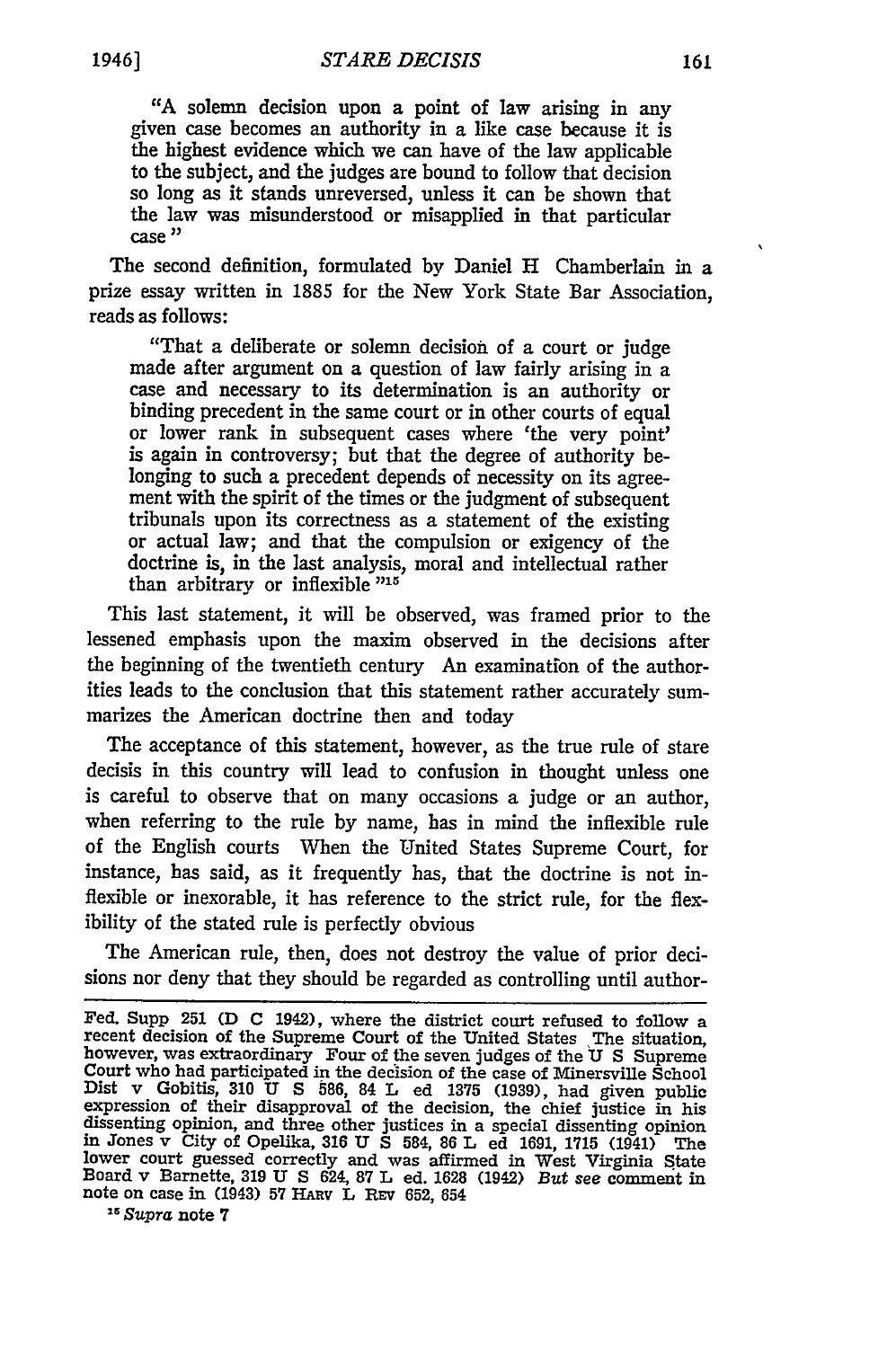itatively reversed Mr Justice Brandeis, one of the early leaders in the attack upon the rigid rule, has said:

"Stare decisis is usually the wise policy because in most matters it is more important that the applicable rule of law be settled than that it be settled right This is commonly true, even where the error is a matter of serious concern, provided correction can be had by legislation *"16*

And Mr Justice Cardozo, another acknowledged liberal, has written in his masterful essay on "The Nature of the Judicial Process":

"I think adherence to precedent should be the rule and not the exception *"1*

If, then, the binding effect of precedent is to be recognized as the general rule, when or under what circumstances is it to be disregarded?

In the first place, it is agreed that a previous decision, to be binding, must be upon the identical point of law involved in the succeeding case In the English courts, the emphasis seems to have been placed upon the decision of the earlier court and not upon the reasons given for it In the United States, although greater consideration has been given to the opinion, it is likewise the actual decision which governs **I** As a corollary, it is also generally agreed that the decision of the court upon a point not properly before it and not actually raised in the case is not binding as a precedent;<sup>19</sup> obiter dicta are in no wise controlling It would seem that one decision on a particular point should constitute a sufficient precedent,<sup>20</sup> but that has not been the view of some courts **21.**

The prevailing American view is that a decision of a court is but evidence of the law **22** If so, it may be weighed like any other evidence If it is by a divided court, if there be vigorous dissenting opinions, if it be a single decision,<sup>23</sup> a case of first impression, or one of a line of cases, if it be a decision of long standing, or a recent one upon which

20 Max Radin, *Case Law and Stare Decisis* (1933) 33 COL L REV 201

**<sup>21</sup>**Quaker Realty Co v Labasse, 131 La 996, 60 So 661, 665 (1913); McDonald v Davey, 22 Wash 366, 60 Pac 1116 (1900)<br><sup>22</sup> I BLACKSTONE (Cooley's 4th ed) 63

 $23$  Raphael v Morris Plan Industrial Bank (C C A, 2d Cir) 146 F (2d) 340 (1944)

**<sup>&</sup>quot;I** Burnet v Coronado Oil & Gas Co, 285 U S 405; L ed 815 (1931) *See* Smith v Allwright, 313 **U** S 299, 88 L ed 709 (1944); Louis B Boudin, *The Problem of Stare Decisis in Our Constitutional Theory* (1931) 8 **N** Y U L Q REV 589 **17 BENJAMIN** CARDozo **THE** NATURE **OF** *£HE* **JUDICIAL** PROCESS, Yale Univ

Press **(1921),** 149

**<sup>18</sup>**Max Radin *Case Law and Stare Decisis* (1933) **33 COL** L REV 210; John C Gardner *A Comparison* of *the Doctrine of Judicial Precedent in American Law and in Scots Law* (1940) 52 JURIDICAL REv 144; Herman Oliphant, *A Return to Stare Decisis* (1928) 14 A B A J 71, 159

**<sup>19</sup>In** *re* Brolasky's Estate, 302 Pa 439, 153 Atl 739 (1931); Swetland v Curtiss Airport Corp, 41 F (2d) 929 (1930); Koerner v St Louis Car Co 209 Mo 141, 107 **S** W 481 (1907); Ingham v Harper & Son 71 Wash 286 128 Pac 675 (1912); State *ex rel* Todd v Yelle, 7 Wn (2d) 443 110 P (2d) 162 (1941)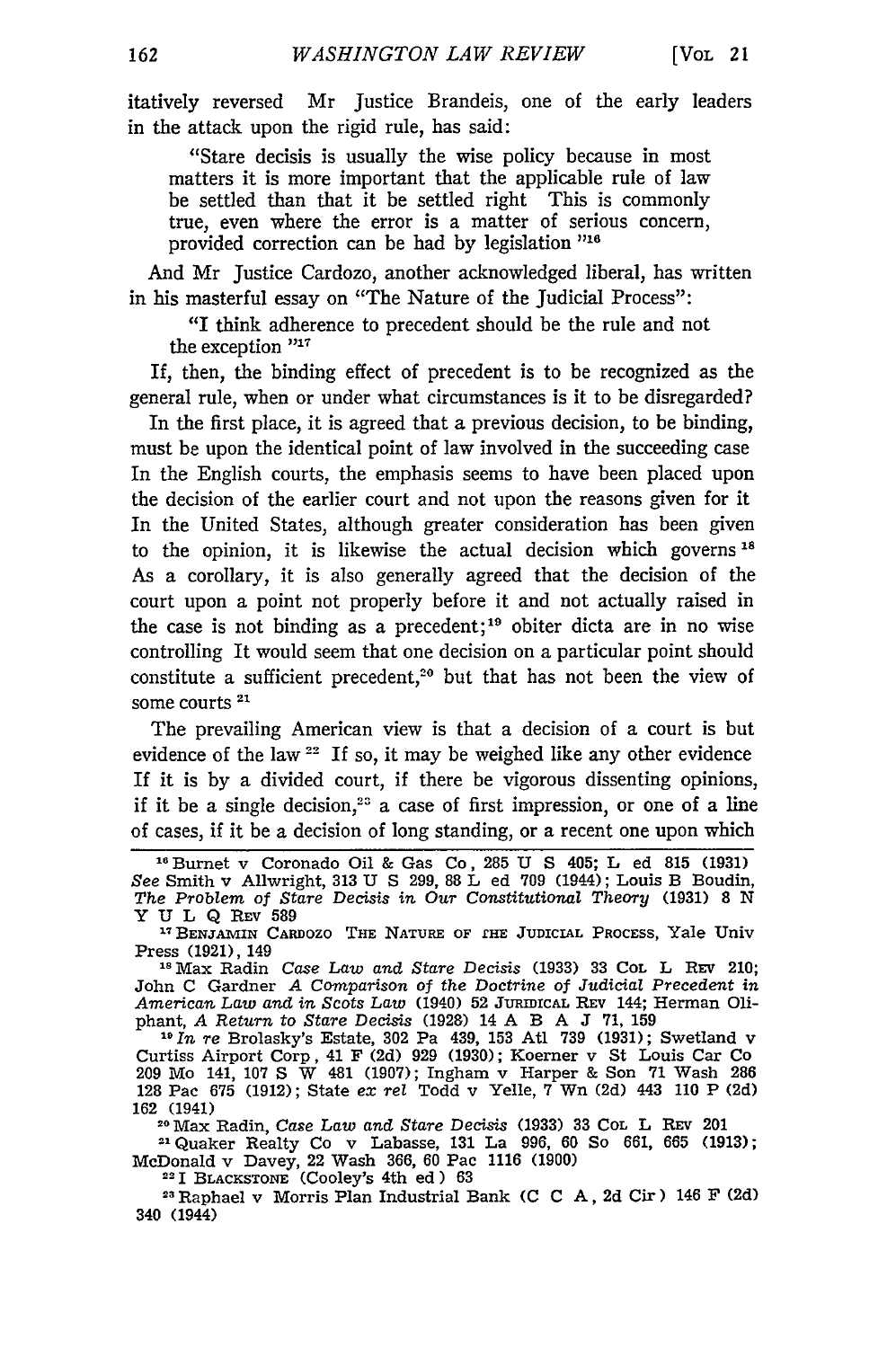the public has bad no time to act, if the opinion is written by a judge of acknowledged ability or eminence, its importance as a precedent may be increased or diminished

In addition, the weight to be given to a previous decision is affected greatly by the character of the question which has been decided If the rule in question is a rule of property or a rule affecting trade, business or commerce, in reliance upon which the people have acted for a long period of time, the courts are slow to upset it  $24$  If the matter is one which can be easily changed by the legislature and the legislature has had an opportunity to act and has not done so, the courts will assume that the earlier rule has not been found unsatisfactory **<sup>25</sup>**

In criminal cases, a change in an applicable rule has the appearance of ex *post facto* legislation In interpreting a criminal statute, therefore, the court is very likely to regard the former interpretation as having become in effect a part of the statute and not thereafter subject to change by the court<sup>26</sup> The same principle has been applied to the interpretation of other types of statutes upon which the business community can be said to have relied **27** On the other hand, on questions of procedure or evidence, our courts have felt less firmly bound **by** prior decisions **<sup>281</sup>**

It is on questions of constitutional law, however, that the courts of this country have been most ready to decline to follow precedent Justice Brandeis has expressed the feeling of many of the judges, including the majority of the present United States Supreme Court:29

"But in cases involving the Federal Constitution, where correction through legislative action is practically impossible, this court has often overruled its earlier decisions The court bows to the lessons of experience and the force of better reasoning, recognizing that the process of trial and error so fruitful

**<sup>2</sup>**Hines v Driver, **89 Ind 339 (1883);** Diamond Plate Glass Co v. Knote, **<sup>38</sup>Ind App** 20, **71** N **E** 954 **(1906);** American Mortgage Co v Hopper, 64 Fed **553** (1894); Treon v Brown, 14 Ohio 482 (1846); Newberry v Trowbridge, 4 Mich **390 (1857);** Liberty National Bank v Loomis, **275 Ky** 445, 121 **S** W **(2d)** 947 **(1938);** Boca v. Chavez, **32** N M **189, 252** Pac **987 (1927);** Wisconsin Power & Light Co v. Beloit, **215** Wis 349, 254 **N** W **119 (1903);** Shoemaker v Cincinnati, **68** Ohio St **603, 68** N **E 1 (1903)**

*2-1But* see criticism of this assumption **by** Mr Justice Frankfurter in Helvering v Hallock, **309 U S 106,** 84 L ed 604 (1934) <sup>2</sup>

6 Robert Freemen, The *Protection Afforded Against the Retroactive Op*eration of an Overruling Decision (1918) 18 Col L REV. 230; Florida Forest<br>& Park Service v Strickland, 154 Fla 472, 18 S. (2d) 152 (1944); State v<br>Mellenberger, 163 Ore. 103, 95 P (2d) 709 (1944); 128 A. L R 1506, distinguishing between offenses *malum in* se and *malum prohibitum;* Commonwealth v Trousdale, **297 Ky** 724, **181 S** W **(2d)** 254 (1944) **27 Pouch** v Prudential Ins Co, 204 **N.** Y **281, 97 N. E 731 (1912);** Yakima

Valley Bank & Trust Co v Yakima County, 149 Wash 552, 271 Pac 820<br>(1928); Falconer v Simmons, 51 W Va 172, 41 S E 193 (1902)<br><sup>28</sup> State v Brunn, 22 Wn. (2d) 120, 154 P (2d) 826 (1945), overruling<br>earlier cases on the meani

20 *Supra* note 14.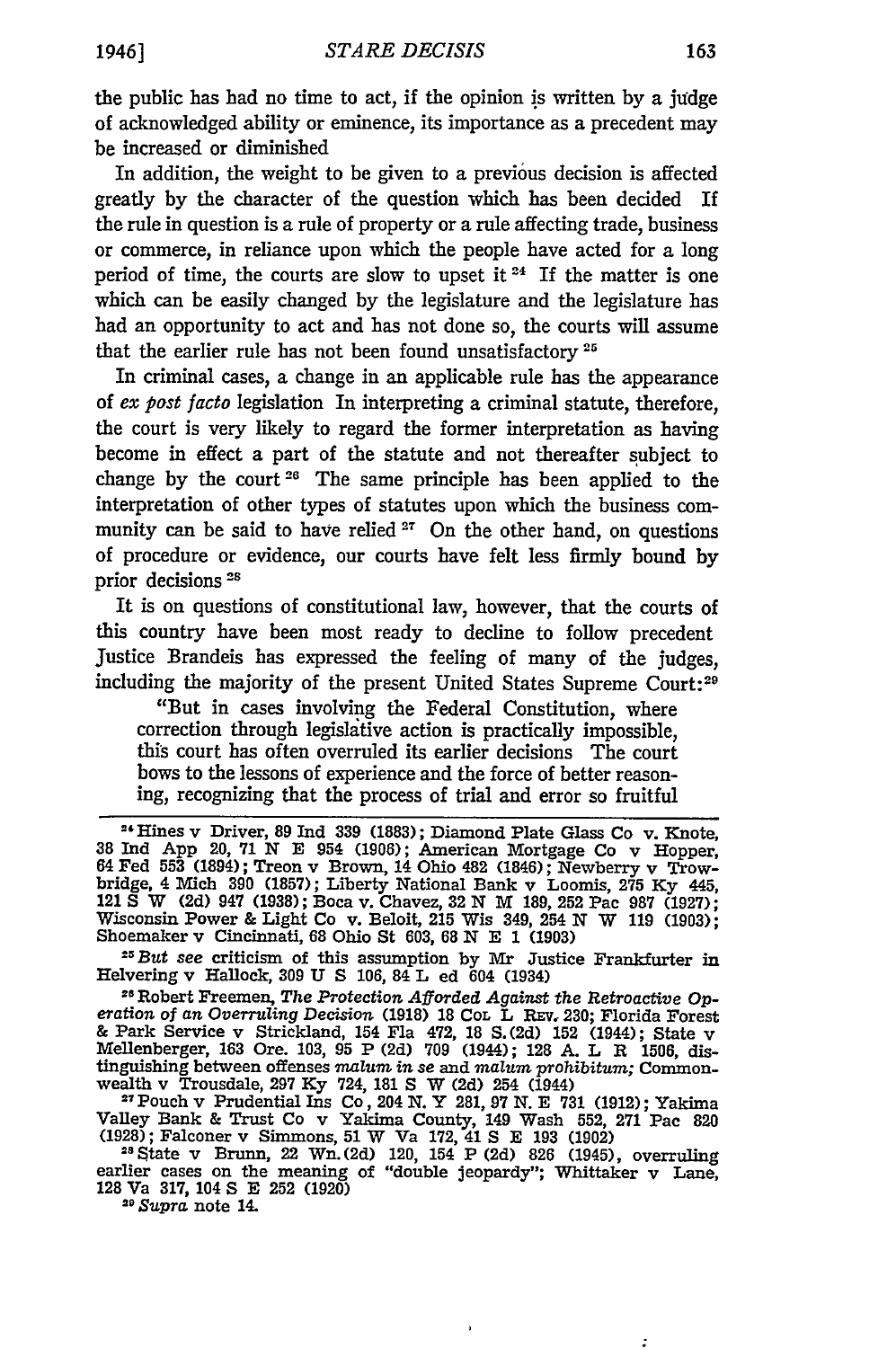in the physical sciences is appropriate also in the judicial functions

"In cases involving the Federal Constitution, the position of this court is unlike that of the highest court of England, where the policy of stare decisis was formulated and is strictly applied to all classes of cases Parliament is free to correct any judicial error and the remedy may be promptly invoked The reasons why this court should refuse to follow an earlier Constitutional decision which it deems erroneous are particularly strong where the question presented is one of applying, as distinguished from what may be called interpreting, the Constitution<sup>"</sup>

Admittedly, it would be much simpler if the courts in this country felt free to adopt the stringent rule of the English courts and hold fast to the former decision, leaving it to the legislature to make any desired changes But here changes are not so readily made Legislatures are not always in session and, indeed, in most states meet but once in every two years Constitutional changes are much more difficult And, although courts do not often expressly admit it, many of them doubtless indulge in the belief that they are better equipped to determine the correct principle of law than is the legislature For these reasons, the rigid doctrine has not been regarded as suited to American conditions, and is not likely to be

Many authors and judges have undertaken to state the conditions justifying a departure from the basic rule of stare decisis Blackstone says: **30**

"Yet this rule admits of exception when the former determination is most evidently contrary to reason; much more if it be clearly contrary to the divine law"

As appeared in his definition previously set forth, Kent would apply the general rule "unless it can be shown that the law was misunderstood or misapplied in that particular case " Likewise, in the rule as formulated by Mr Chamberlain, the degree of authority belonging to a precedent depends "on its agreement with the spirit of the times and the judgment of subsequent tribunals upon its correctness as a statement of existing or actual law " In the last analysis, he says the compulsion of the doctrine is only "moral and intellectual " Judge Robert von Moschzisker, in his excellent essay on "Stare Decisis, <sup>731</sup> expresses the belief that earlier decisions should be reversed when the court can say "practically beyond reasonable doubt that they were wrongly decided and the ends of justice require their overruling " The court in subsequent cases ought not to disturb its prior decision "except for very cogent reasons and on a clear conviction of error " Later in the same article, he says that the earlier decision should stand unless

**<sup>30</sup>***Supra* note <sup>20</sup>

*<sup>31</sup>Supra* note **5**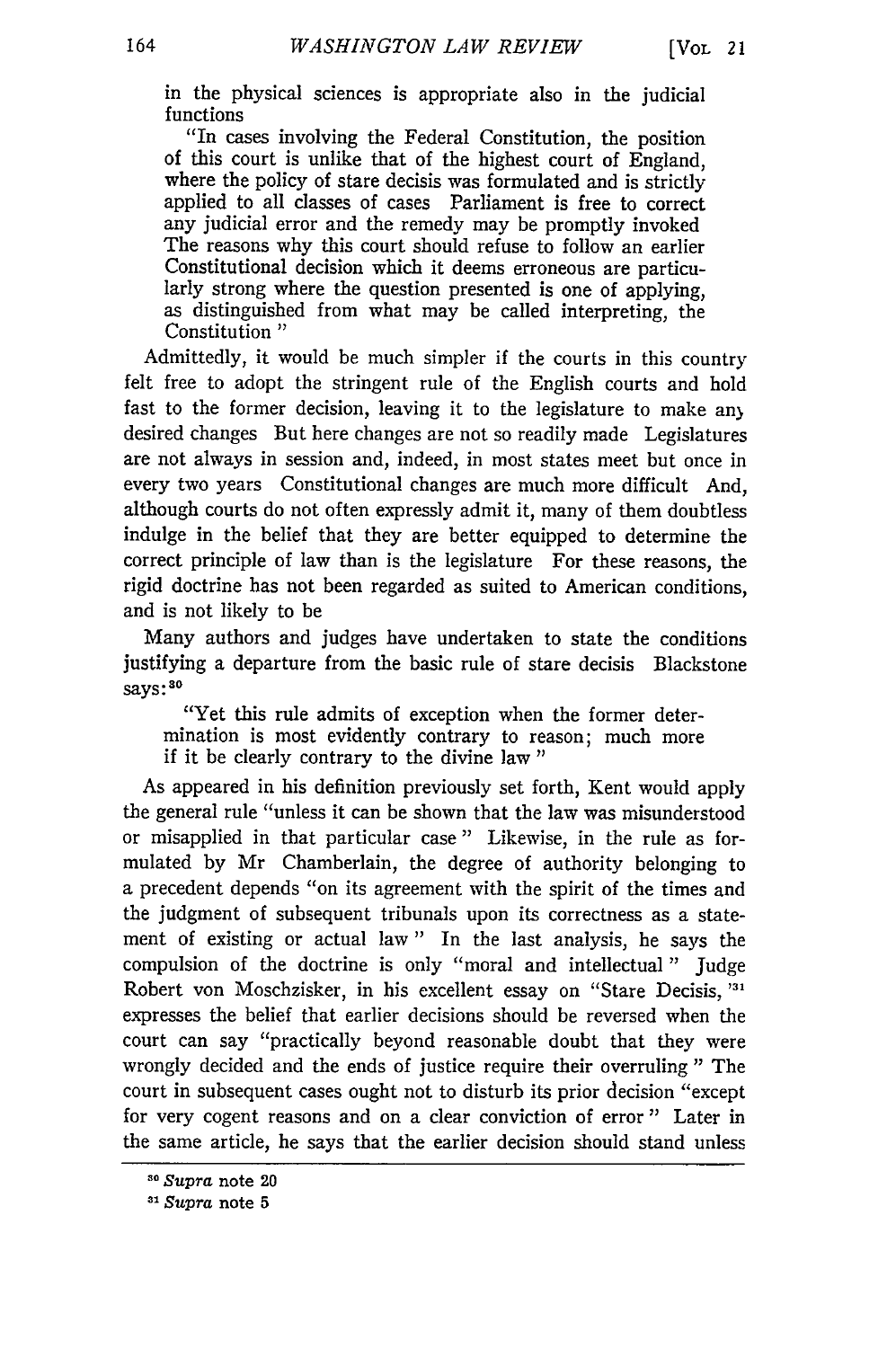the court believes "the prior ruling to be wrong or that it has become inapplicable through lapse of time and change of conditions" Many state supreme courts have expressed similar views **82**

The most authoritative statements, however, appear in late cases in the Supreme Court of the United States Chief Justice Stone has said that "before overruling a precedent in any case, it is the duty of the court to make certain that more harm will not be done in rejecting than in retaining a rule of even dubious validity," and "these considerations might well stay a reversal of long established doctrine which promises so little advantage and so much of harm" In the same case, Mr Justice Jackson wrote, "Judgment as to when the evil of a decisional error exceeds the evil of an innovation must be based on very practical, and, in part, on policy considerations **"88** And Mr Justice Frankfurter has declared that the doctrine, which is one of social policy, should be departed from when adherence to a former decision "involves collision with a prior doctrine more embracing in its scope, intrinsically sounder, and verified by experience "<sup>34</sup> In an earlier case, Mr Justice Brandeis gave it as his opinion that whether the prior decision "shall be followed or departed from is a question entirely within the discretion of the court"<sup>35</sup> Many other attempts to state the circumstances or conditions under which a court is justified in refusing to follow prior decisions have been made, but they have been no more helpful than those quoted

Such a situation is unsatisfactory to the person who demands certainty Nevertheless, the decisions of the courts and the statements of the judges foreclose any conclusion other than that the recognition of the binding effect of a prior decision ultimately depends only upon the sound judicial discretion of the particular court The sole protection against the frequent exercise of the undoubted power to overrule prior decisions is to be found in the court's "own sense of self-restraint **"38** Admittedly, the reasons inducing the court to disregard a

**<sup>3</sup>**Adams Express Co v Beckwith, **100** Ohio St. 348, **126 N E 300 (1919);** *IN.* re Hood River, 114 Ore 112, **227 Pae 1065** (1924); State ex *rel.* La Brode v. Cox, 43 Ariz. 174, **30** P **(2d) 825** (1934); Commonwealth v Walsh, **<sup>196</sup>** Mass **369, 82 N. E. 19, 18** Ann Cas. **842 (1907);** McGregor v Providence Trust, **119 la 718, 162** So. **323 (1935);** State ex *-'el* Blodel v. Savage, 144 Wash. **302,** 258 Pac 1 **(1927);** Riedling v Harrod, **298 Ky** 232, **182 S** W **(2d) <sup>770</sup>**(1944) **Uo S** v Southeastern Underwriters Assn, 322 **U S 533, 88** L ed 1440

(1944). **<sup>84</sup>**Helvering v. Hallock, **309 U S 106, 119,** 84 L ed 604 (1940). '8Burnet v Coronado **Oi1 &** Gas Co, **285 U S 393,** 406, **76** L ed **<sup>815</sup> (1932)** "The rule of stare decisis, though one tending to consistency and

uniformity of decision, is not inflexible Whether it shall be followed or departed from is a question entirely within the discretion of the court which is again called upon to consider a question once decided" **Mr** Justice Lurton in Hertz v Woodman, **218 U S** 205, 212, 54 L ed. **1001 (1910)**

**3,** Stone, **C J,** in **U S** v Butler, **297 U S 1, 78, 80** L ed. **477 (1936)**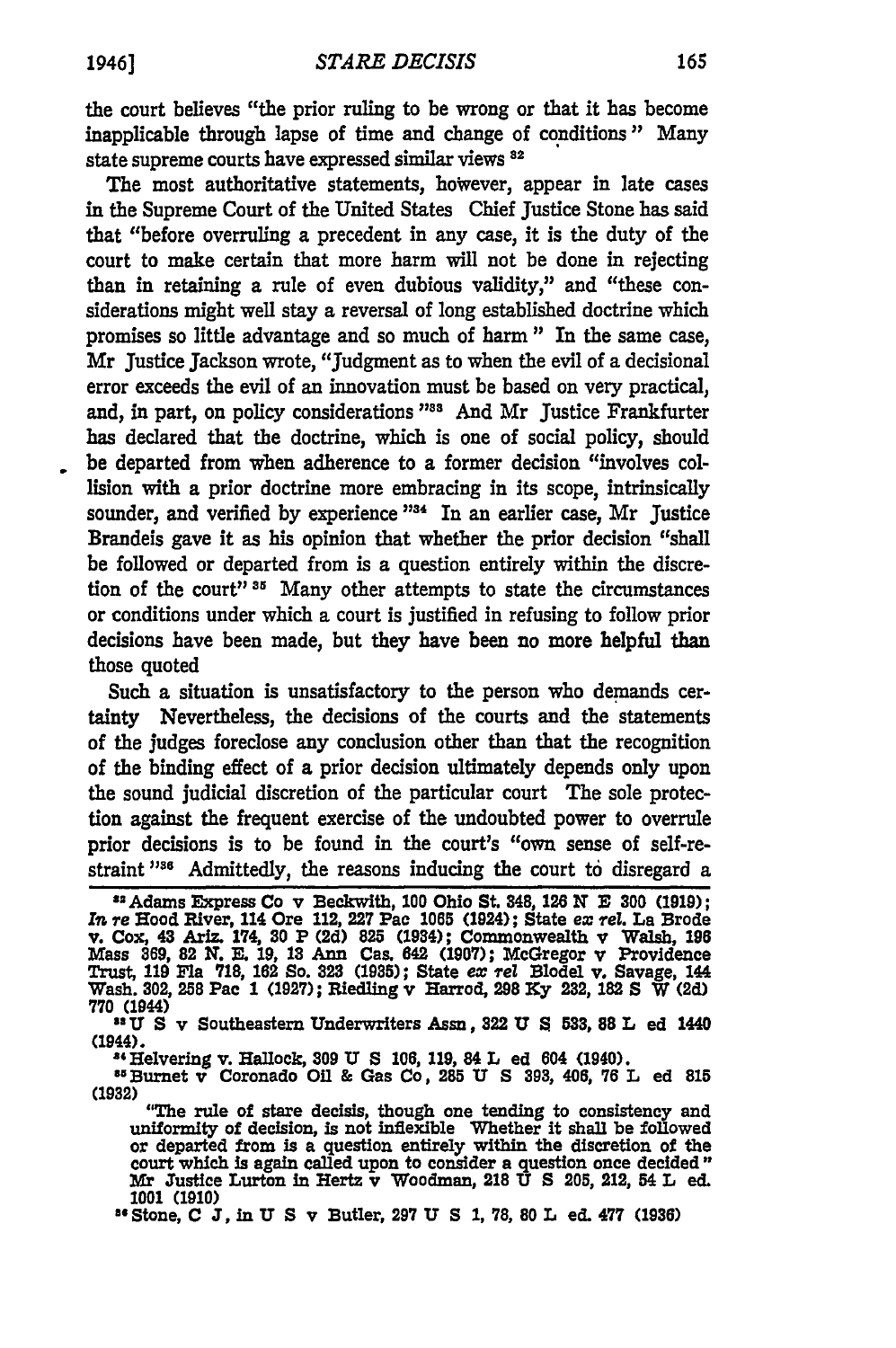prior holding should be cogent and convincing The court should be satisfied beyond reasonable doubt that the earlier decision was wrong It should weigh the considerations on both sides and must in the end decide the question whether more harm is to be done by standing by the rule already laid down or by overruling the earlier case and announcing a new rule The unavoidable difficulty is that different judges will give different weights to the several considerations If dissatisfaction with the former rule is very great, a judge will be likely to conclude that the evils resulting from a change of the rule are less than from its maintenance Certain judges, because of their education, or political or social philosophy, or individual temperaments, place less weight upon precedents and the value of certainty in the law than others As Justice Brandeis has emphasized, where decisions are a combination of facts and law, judges who take an opposite view of the facts will not be likely to feel bound to follow prior decisions They would undoubtedly insist that the same principle of law is being applied to different conditions and deny that the doctrine of stare decisis was being in any way departed from In cases of that sort, it is not surprising that we should find judges today not only ready but at times even anxious to overrule the earlier decisions Perhaps certain judges are a bit overconfident of the possession of wisdom superior to that of the judges who have gone before them On the other hand, no age of society should be absolutely chained to the past A great jurist has well stated the modern American view:<sup>37</sup>

**"I** think that when a rule, after it has been duly tested by experience, has been found to be inconsistent with the sense of justice or with the social welfare, there should be less hesitation in frank avowal and full abandonment We have had to do this sometimes in the field of constitutional law Perhaps we should do so oftener in fields of private law where considerations of social utility are not so aggressive and insistent There should be greater readiness to abandon an untenable position when the rule to be discarded may not reasonably be supposed to have determined the conduct of the litigants, and particularly when in its origin it was the product of institutions or conditions which have gained a new significance or development with the progress of the years

"If judges have woefully misinterpreted the mores of their day, or if the mores of their day are no longer those of ours, they ought not to tie, in helpless submission, the hands of their successors **"**

Many of the decisions overruling earlier decisions in recent times have been on constitutional questions In a number of cases, the result of the change or decision has been to extend the federal power or to

**<sup>37</sup> BENJAMIN CARDOZO, TaE NATURE OF THE JUDICIAL PROCESS,** New **Haven, Yale Univ Press, 160**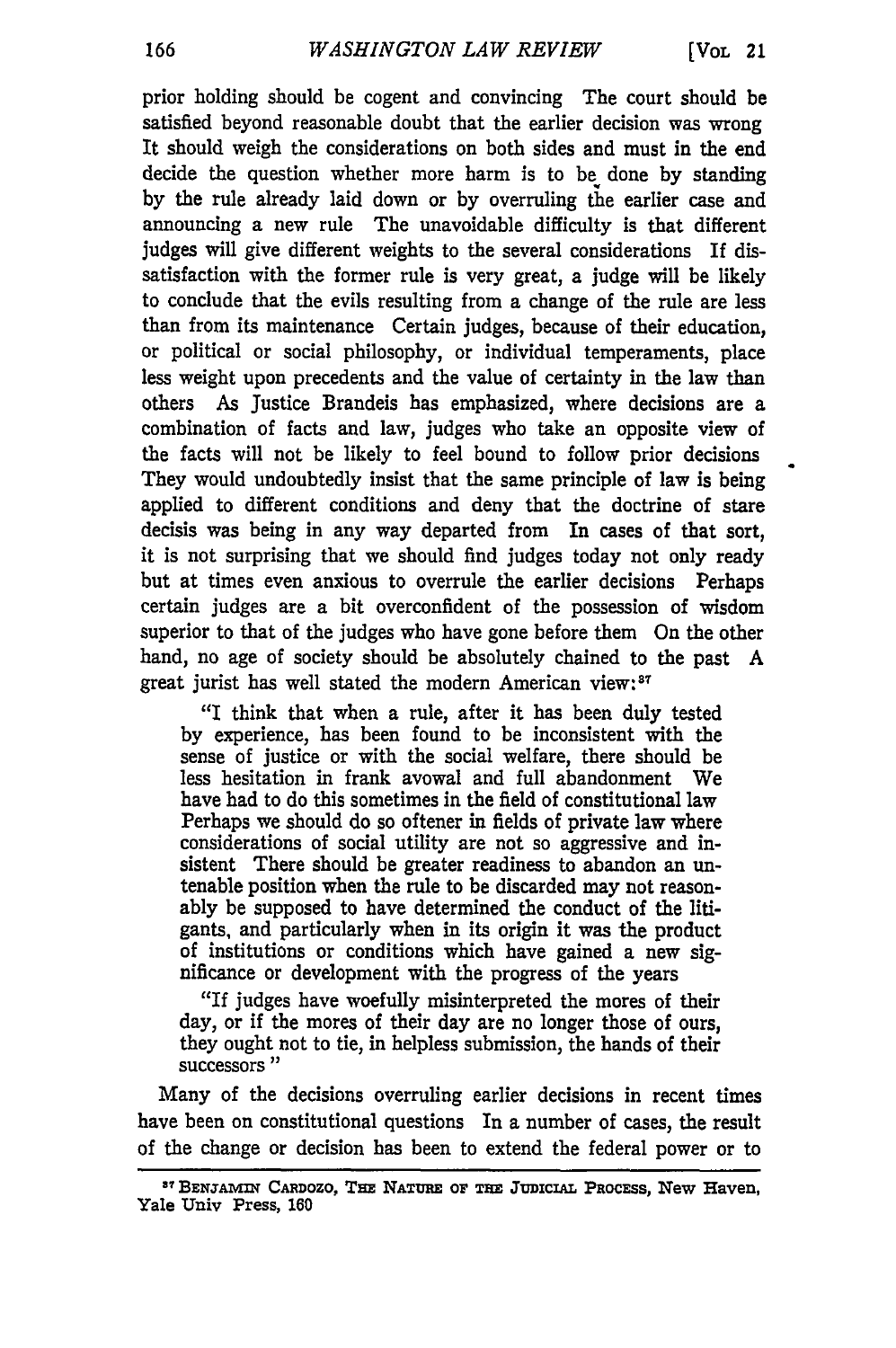strike down limitations upon the power of the states **3 <sup>8</sup>**This type of case furnishes special justification for disregard of the general rule Constitutional revision, particularly United States constitutional revision, is a difficult matter requiring a number of years for its accomplishment It is extremely doubtful whether a change in constitutional interpretation can be effected by legislative action A period anxious for social change is unwilling to walt such a length of time to accomplish what it strongly believes to be beneficent results A form of government, if it is to exist for a long period of time, must be flexible enough to permit within it such change and growth If it does not, and such change or growth cannot be accomplished by peaceable methods, the form of government is likely to prove unsatisfactory and be basically altered Fortunately, the Constitution of the United States, a brief document and phrased in general terms, has permitted such a growth within those terms, and undoubtedly some of that growth has been made possible by the overruling of previously limiting constitutional decisions

It would have been possible for the American courts to have taken a view intermediate between the present rigid English doctrine and the flexible American one American courts could have relaxed the rule in cases of constitutional interpretation or application, and held to the strict rule in all other cases, They could have said that it was the province of the legislature to make laws; that if the legislature did not like rules of conduct laid down by the courts, it could change them; that it was more important to have the law certain than to have it at all times theoretically right Such a rule would be more easily applied than the one now followed by our courts, and much can be said in its favor But the fact is that the American courts have not taken this intermediate position

An unfortunate logical consequence of an overruling decision under present legal theory is its retroactive effect Parties who have dealt in reliance upon the earlier decision suddenly find that the law upon which they had a right to rely has been changed Acts which were at the time they were committed legal may suddenly turn out to have been illegal **30**

The courts have tried to avoid this injustice in various ways <sup>40</sup> In the case of the interpretation of statutes, they have established the doctrine that the construction of a statute by the court becomes in effect a part of that statute  $41$  It cannot be changed except by act

٠

as **West** Coast Hotel Co v Parrish, **300 U S 379, 81** L ed **703 (1937); U S** v Darby, **312 U S 100, 85** L. ed. **609** (1941); Erie Railroad Co. v Tompkins, 304 **U S** 64, **82** L ed **1188 (1938);** Smith v Alwright, **321 U S** 649, **88** L ed **987** (1946) **:9** *Supra* note **<sup>28</sup> <sup>0</sup>***Supra* note 24

<sup>&</sup>quot;Henges v Dentler, **33** Pa 496 **(1858);** Farrior v New England Mort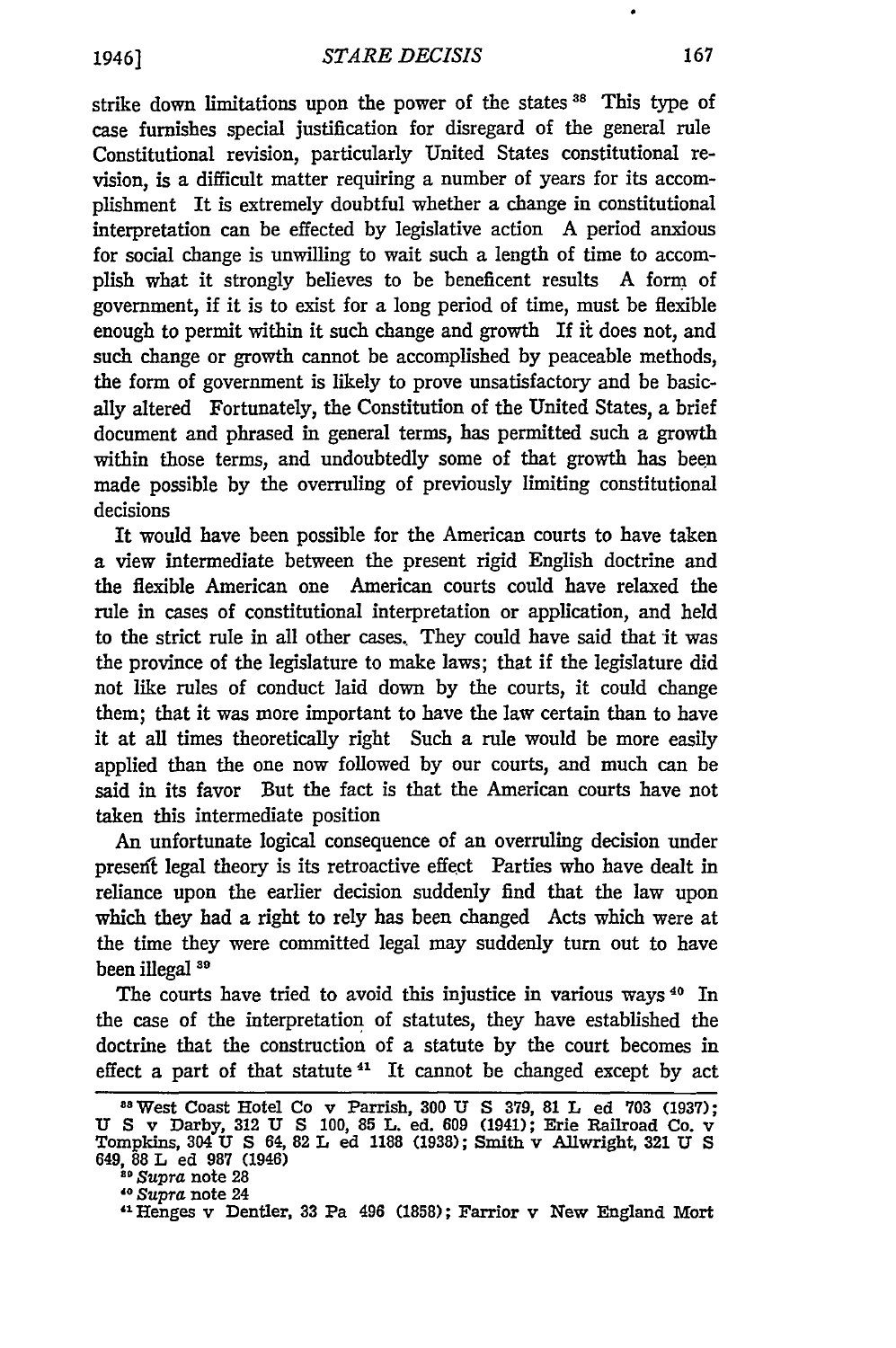of the legislature This is particularly true of penal statutes Some courts have applied the old law to the case at bar but announced that in the future they would apply a new rule **42** Sometimes the courts have clung to the old rule in the case before them but called the attention of the legislature to the fact that the court believed the rule to be wrong and suggested its change by the legislature

It has been advocated also by certain writers that the courts can protect against such injustices, either by changing their view that the decision of a court is merely evidence of the law and regarding their decision as actually establishing the law, in which case a change of decision would merely mean a change of the law in the future; or, without changing their view of the nature of court decisions, they could adopt the principle that their decisions as to the law should have no retroactive effect The great objection voiced to the latter suggestion is that such action would be nothing but sheer judicial legislation, to which, however, the rather effective answer has been made:

"If overruling a prior decision has not been condemned as amounting to judicial legislation, it is difficult to see how giving an overruling decision prospective effect only would he any more a matter of legislation "43

The conclusions which have been reached as to the rule of stare decisis in this country and its proper application will not satisfy the mind which seeks certainty Nor can it be denied that there is apparent in the courts of last resort, at the present time, less regard for precedent and prior decision and a greater inclination to examine a question anew in the light of present day conditions, and to reverse the former holding if it appears to establish what seems now to be an undesirable principle or rule We even find courts going so far as to state that they are not bound by their own prior decisions<sup>44</sup> It is this apparent tendency in many quarters on the part of the courts to throw off all restraints, and act in disregard of precedents, that has alarmed the major portion of the membership of the bar, which is convinced that any satisfactory legal system must have a consistent element of stability

It has been suggested in high quarters that the cause for this lessened respect for precedent is the tremendous output of judicial decisions It is said that the multiplication of precedents is having the same effect upon their value as inflation has, or would have, upon the value of the

**<sup>42</sup>**State v **Bell, 136 N C 674, 49 S E 163 (1904);** State v Longine, **109** Miss **125, 67** So **902 (1915)** *See* also Great Northern Ry Co v Sunburst **Oil &** Refining Co **, 287 U S 358, 77 L** ed **360, 85 A L R 262 (1932)**

**"'Albert Kocourek and Harold Koven,** *Renovation* of the *Common Law Through Stare Decisis* **(1935) 29 ILL** L **Rav 971,** at **996**

*" In re* Mitchell, **61** Ariz **436, 150** P **(2d) 355** (1944)

Security Co, 92 Ala 176, 9 So 532 (1891); Gelpecke v Dubuque, 1 Wall 175, 17 L ed 520 (1864); Douglas v Pike County, 25 L ed 968 (1880); Loeb v Trustees of Columbia Township, 179 U S 472, 45 L ed 280 (1900)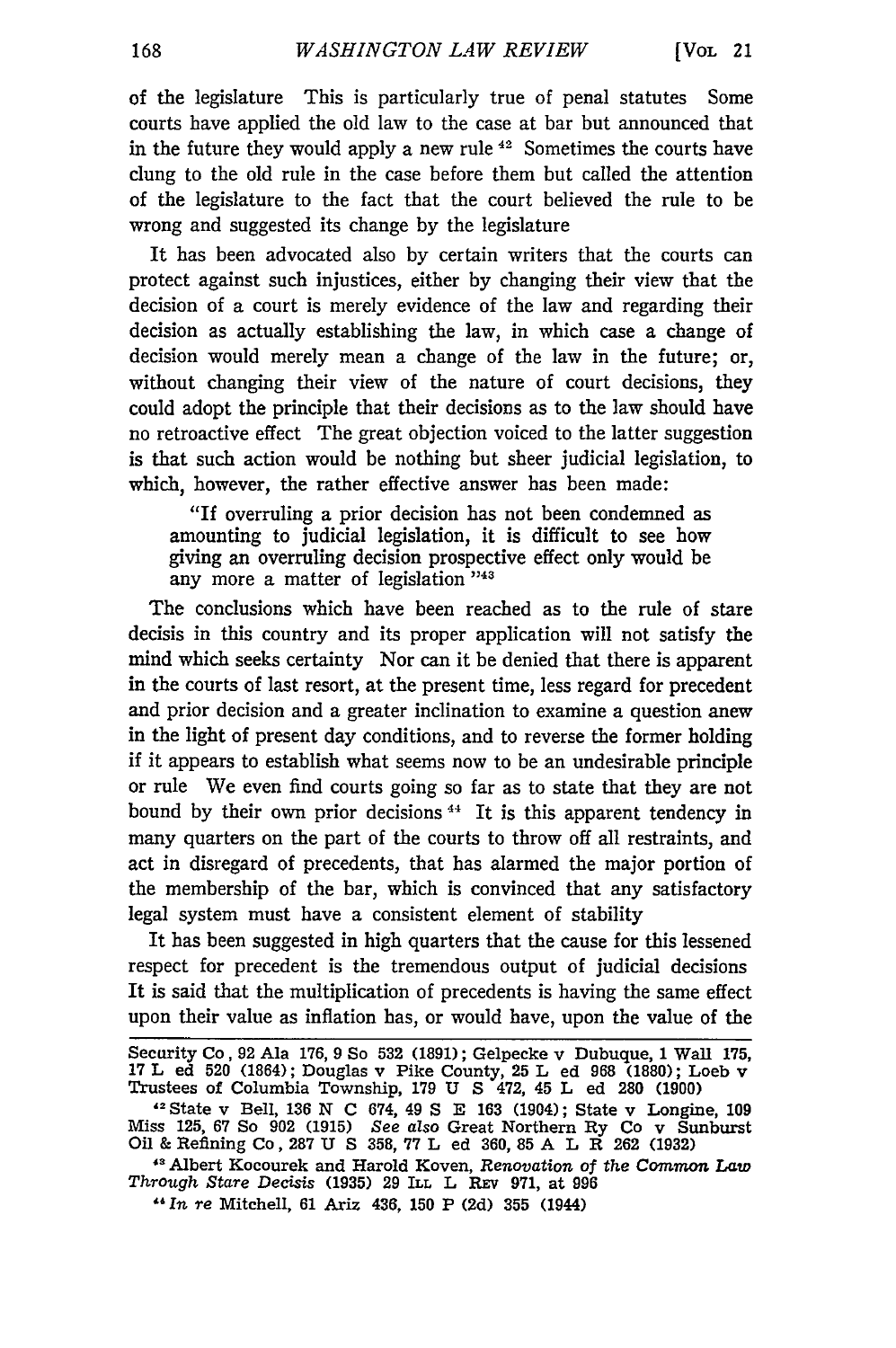٥

dollar<sup>45</sup> It is doubtless true that the great increase in the number of judicial opinions has had the effect of depreciating the value of precedent The real cause, however, would seem to **lie** much deeper We are in a period of great social and political change Conceptions which have seemed to many established and fundamental have been questioned and modified or discarded There is no longer, even among lawyers, as general agreement as there was in the earlier days upon fundamental legal and political principles These changes were beginning to be felt in the latter part of the last century, but it has not been until comparatively recent years that individuals imbued with the new views have, in large numbers, obtained positions on our courts In the last decade, such a change has occurred in the Supreme Court of the United States and in the Federal courts, and also in some of the courts of last resort in the states, and these judges are writing their new ideas into our law Are we not, then, only viewing the age-long process of growth or adaptation? A change in law is simply reflecting a change in the thinking of many, **if** not a majority, of our people Indeed, it would be rather difficult to prove that the American rule of stare decisis is being violated The whole problem must be viewed in proper perspective Precedent still governs in most of the law's domain Even the judges who are presenting the new social views are giving allegiance to it, and it is highly probable that if there should be a swing in the political pendulum, these same judges would be heard extolling the virtues of the rules of stare decisis in protection of the decisions which they have rendered

Undoubtedly, too, the methods of teaching in our law schools have tended to produce the result we are observing The case system and the critical analysis of all decisions and the thorough examination of the reasons which lie behind them, all tend to lessen the respect for the omniscience of judges and the authority of precedent

If one is to judge from the opinions of our courts, no change **in** the doctrine of stare decisis..as formulated in America, is likely It is possible that the courts will go further than they have gone in protecting against the unjust retroactive effect of overruling decisions The one effective action which the bar can take is to undertake to develop among its members a stronger sentiment that more careful consideration should be given to the principles and rules which have existed for years before it is decided to overturn them It is possible that recently appointed or elected judges have given too little weight to the value of certainty and stability in the law and have been too eager to accomplish by judicial decision social changes which they considered desirable and which they were unwilling to entrust to the somewhat slower process of legislation The creation of such a sentiment would, in time, have

**<sup>&</sup>quot; Mr Justice Jackson In (1944) 30 A B A.** *J,* **334-5**